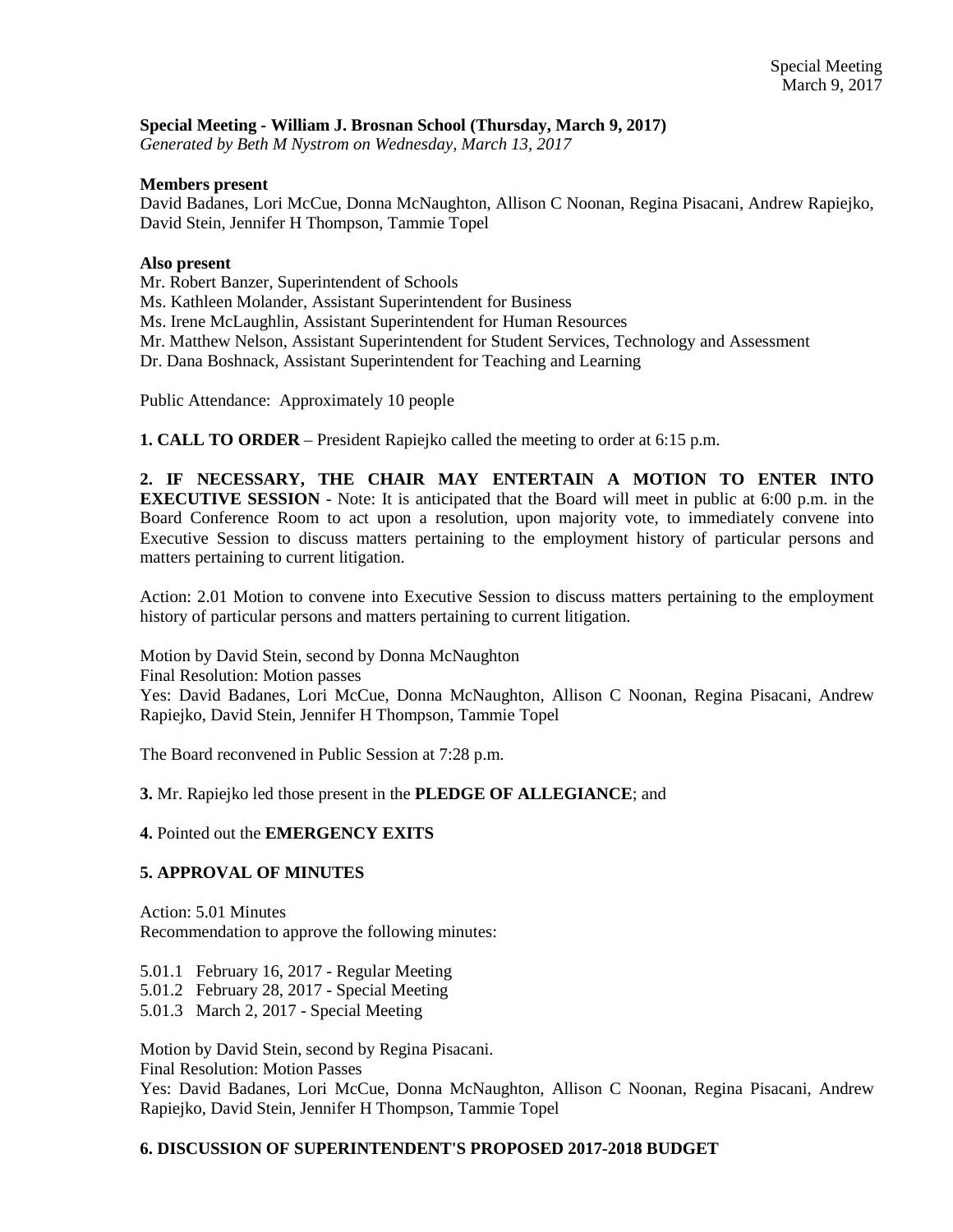Mr. Banzer stated that the Board will discuss Personnel and Benefits on March  $16<sup>th</sup>$ . The Board will discuss Revenue, Fund Balance and Reserves and hold a Preliminary Public Hearing to receive public input on the budget on March 23<sup>rd</sup>. At the April 6<sup>th</sup> Meeting, the Board will convene into Committee-ofthe-Whole to consider and discuss public input from the Preliminary Hearing and reconvene into public session to finalize the budget. There will be a Public Hearing on the Finalized Budget on May  $4<sup>th</sup>$  and the Budget Vote will be held on May 16<sup>th</sup>.

Mr. Banzer reviewed the budget development process in which the Board will discuss the proposed expenditures: This evening the Board will discuss Instruction, Technology, BOCES, and Special Education; on March  $16<sup>th</sup>$  – Personnel & Benefits. Mr. Banzer reviewed the budget history from 2012-2013 to 2016-2017.

The 2017-2018 proposed budget in Technology Education, Fine and Performing Arts, Health Services Physical Education & Athletics, Communication and Installment Purchase EPC includes the following: Technology Education - Robotics and Automation Study Units for ENMS and NMS Grades 7 & 8; CNC router for advanced manufacturing technology in wood and metal to support technology education at ENMS and NMS Grades 6-8; Mini 3-D printers to support Design and Modeling study units at ENMS and NMS Grades 6-8; Equipment kit to supply robotics elective and PLTW engineering courses with robotics and automation resources; CNC router for advanced manufacturing technology in wood and metal to support technology education elective courses, potential CIM PLTW course and the FRC. Fine and Performing Arts - Heavy duty high performance potter's wheel for NHS; Digital sound board and wireless mic system for NHS auditorium. Health Services - Replace 10 existing AED machines districtwide; Replace 6 existing AED machined for athletics; Purchase 14 additional AED machines for athletic teams at ENMS, NMS and NHS (each team will have their own AED). Physical Education and Athletics – Elementary high jump landing system; Two X Series momentum bikes; Athletic high jump pit; Volleyball net system; Wrestling mat. Communication – Fully integrate public communication – website, Facebook, and print utilizing Syntax. Installment Purchase – EPC – Year 1 Installment Purchase Principal Payment; Year 1 Installment Purchase Interest Payment.

Mr. Banzer reviewed the following budget codes in Equipment, Contractual, Supplies and Debt Service (Non Salary):

|                                                    | 2017-2018<br><b>Proposed Budget</b> | 2016-2017<br><b>Budget</b> | \$ Change   | % Change   |
|----------------------------------------------------|-------------------------------------|----------------------------|-------------|------------|
| 1010-1981 General Support<br>2010-2110 & 2280-2855 | \$3,583,511                         | \$3,475,817                | \$107,694   | 3.10%      |
| Instruction                                        | \$8,115,773                         | \$8,256,099                | (\$140,326) | $(1.70\%)$ |
| 2250 Special Education                             | \$9,152,177                         | \$9,027,763                | \$124,414   | 1.38%      |
| 5510-5540 Transportation                           |                                     |                            |             |            |
| (Insurance & Field Trips)                          | \$328,455                           | \$316,180                  | \$12,275    | 3.89%      |
| 7140 & 8060 Community                              | \$189,550                           | \$189,850                  | $(\$300)$   | $(0.16\%)$ |
| 9710-9950 Debt Service &                           |                                     |                            |             |            |
| Interfund Transfer                                 | \$6,381,934                         | \$5,971,553                | \$410,381   | 6.88%      |
| <b>TOTAL</b>                                       | \$27,751,400                        | \$27,237,262               | \$514,138   | 1.89%      |

Discussion: 6.01 Discussion of Administration, Instruction, Technology, BOCES, Special Education

The Board discussed the following Budget Function Codes:

| <b>Function Code</b> Description |                    |
|----------------------------------|--------------------|
| 1010                             | Board of Education |
| 1060                             | District Meeting   |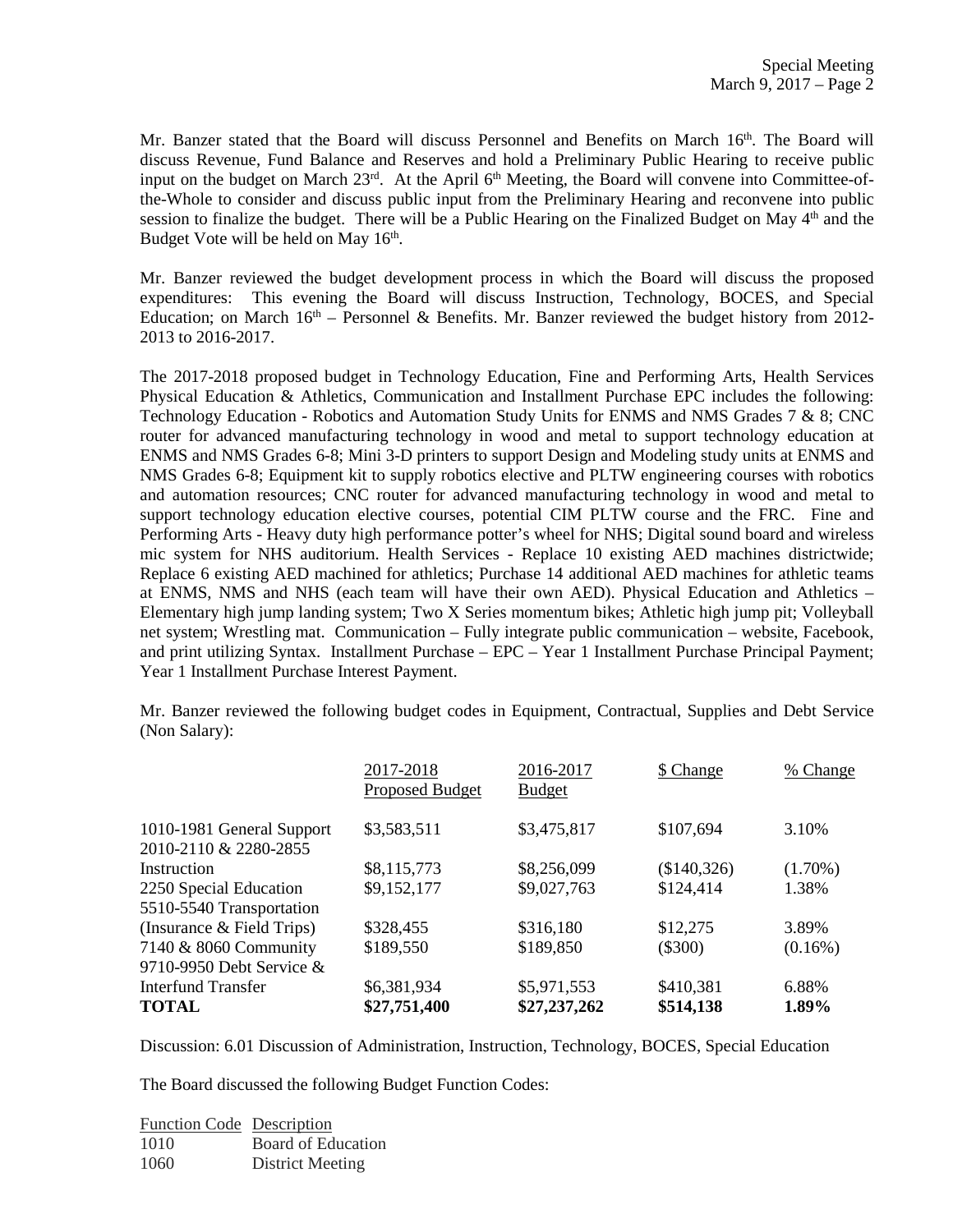| 1240 | <b>Chief School Administrator</b>                  |
|------|----------------------------------------------------|
| 1310 | Accounting                                         |
| 1311 | <b>Business Administration</b>                     |
| 1320 | Auditing                                           |
| 1325 | Treasurer                                          |
| 1345 | Purchasing                                         |
| 1420 | Legal                                              |
| 1430 | <b>Human Resources</b>                             |
| 1480 | Public Information and Services                    |
| 1680 | <b>Central Data Processing</b>                     |
| 1910 | Insurance                                          |
| 1920 | <b>School Association Dues</b>                     |
| 1930 | Judgment and Claims                                |
| 1981 | <b>BOCES</b> Administrative Costs                  |
| 2010 | <b>Curriculum Development and Supervision</b>      |
| 2020 | Supervision - Regular School                       |
| 2040 | Supervision - Special School                       |
| 2060 | Research, Planning and Evaluation                  |
| 2070 | In-Service Training - Instruction                  |
| 2110 | Teaching - Regular School                          |
| 2250 | Programs for Students with Disabilities            |
| 2280 | Occupational Education                             |
| 2310 | <b>Continuing Education School</b>                 |
| 2320 | <b>Summer School</b>                               |
| 2610 | School Library and Audio Visual                    |
| 2630 | <b>Computer Assisted Instruction</b>               |
| 2810 | Guidance                                           |
| 2815 | <b>Health Services</b>                             |
| 2822 | <b>Education Related Support Services</b>          |
| 2825 | <b>Social Work Services</b>                        |
| 2850 | Co-Curricular Activities                           |
| 2855 | Interscholastic Athletics                          |
| 7140 | <b>Community Recreation</b>                        |
| 8060 | Community - Civic Activities                       |
| 9710 | Serial Bonds - Public Library                      |
| 9711 | Serial Bonds - School Construction                 |
| 9760 | <b>Tax Anticipation Notes</b>                      |
| 9785 | <b>Installment Purchase Debt</b>                   |
| 9901 | Transfer to Special Aid Fund and School Lunch Fund |
|      |                                                    |

9950 Transfer to Capital Projects Fund

## **7. SUPERINTENDENT'S REPORT, GENERAL - FOR BOARD ACTION**

Action: 7.01 Personnel Actions Report Recommendation to approve the Personnel Actions Report

President Rapiejko announced the retirements of Elaine Persampire, Teacher Aide/ENMS, Charlotte Nau, Teacher Aide/NMS, and Eva Prianti, Lead Food Service Worker/Norwood

Motion by Donna McNaughton, second by Regina Pisacani. Final Resolution: Motion Passes Yes: David Badanes, Lori McCue, Donna McNaughton, Allison C Noonan, Regina Pisacani, Andrew Rapiejko, David Stein, Jennifer H Thompson, Tammie Topel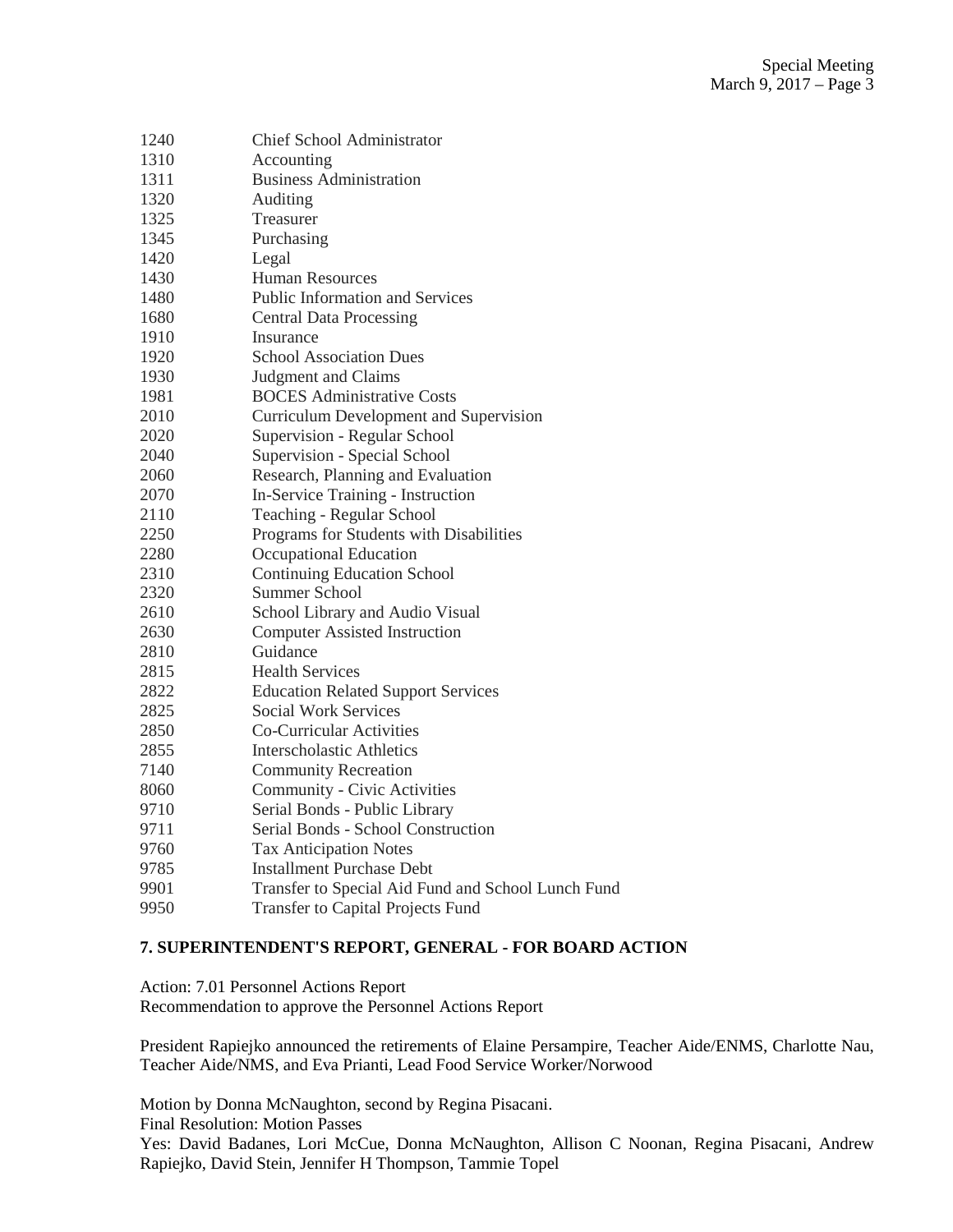Action: 7.02 Schedule J - Committee on Special Education Recommendation to approve Schedule J - Committee on Special Education

Motion by Donna McNaughton, second by Regina Pisacani. Final Resolution: Motion Passes Yes: David Badanes, Lori McCue, Donna McNaughton, Allison C Noonan, Regina Pisacani, Andrew Rapiejko, David Stein, Jennifer H Thompson, Tammie Topel

Action: 7.03 Request for Travel Recommendation to approve Request for Travel for students: Northport High School Marching Band DisneyWorld (January 11, 2018 - January 14, 2018)

Motion by Donna McNaughton, second by Regina Pisacani. Final Resolution: Motion Passes Yes: David Badanes, Lori McCue, Donna McNaughton, Allison C Noonan, Regina Pisacani, Andrew Rapiejko, David Stein, Jennifer H Thompson, Tammie Topel

Action: 7.04 Committee on Special Education

Recommendation to appoint the following retired staff member to serve as a chairperson for the Committee on Special Education (CSE), Sub-Committee on Special Education (SCSE), Committee on Preschool Special Education (CPSE), and 504 Committee meetings during the 2016-2017 school year:

Martha White, School Psychologist (Retired)

Motion by Donna McNaughton, second by Regina Pisacani. Final Resolution: Motion Passes Yes: David Badanes, Lori McCue, Donna McNaughton, Allison C Noonan, Regina Pisacani, Andrew Rapiejko, David Stein, Jennifer H Thompson, Tammie Topel

Action: 7.05 2017-2018 Calendar of Board Meetings Recommendation to adopt the Calendar of 2017-2018 Board of Education Meetings as amended

Motion by Donna McNaughton, second by Regina Pisacani. Final Resolution: Motion Passes Yes: David Badanes, Lori McCue, Donna McNaughton, Allison C Noonan, Regina Pisacani, Andrew Rapiejko, David Stein, Jennifer H Thompson, Tammie Topel

Action: 7.06 Appeal Resolution Recommendation to approve the following resolution:

"BE IT RESOLVED, that the Board of Education hereby authorizes legal counsel to appeal the decision of the Impartial Hearing Officer under Case No. 94563 to the Office of New York State Review"

Motion by Donna McNaughton, second by Regina Pisacani. Final Resolution: Motion Passes Yes: David Badanes, Lori McCue, Donna McNaughton, Allison C Noonan, Regina Pisacani, Andrew Rapiejko, David Stein, Jennifer H Thompson, Tammie Topel

## **8. SUPERINTENDENT'S REPORT, FINANCIAL - FOR BOARD ACTION**

Action: 8.01 BIDS Recommendation to take specified action on the following BIDS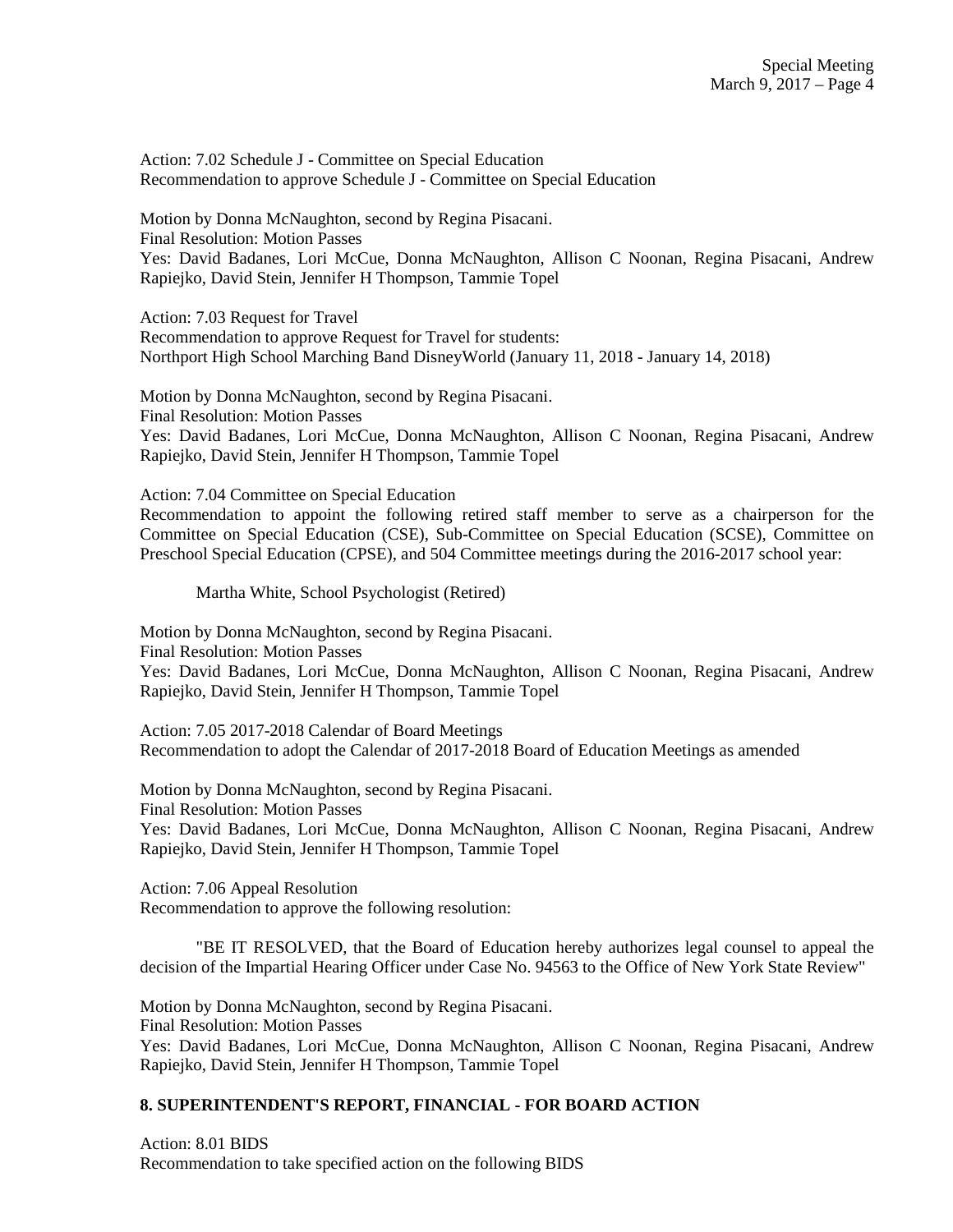BUILDINGS & GROUNDS

8.01.1 AWARD: Refuse & Recycling Collection

Motion by Donna McNaughton, second by David Stein.

Final Resolution: Motion Passes

Yes: David Badanes, Lori McCue, Donna McNaughton, Allison C Noonan, Regina Pisacani, Andrew Rapiejko, David Stein, Jennifer H Thompson, Tammie Topel

Action: 8.02 Health Services Contracts

Recommendation to authorize the Board President to sign contracts with the following school districts to provide Health Services for Northport-East Northport students attending school in that district during the 2016-2017 school year:

- 8.02.1 Uniondale Union Free School District, one (1) student attending Kellenberg High School @ \$686.15, totaling \$686.15
- 8.02.2 Sachem Central School District, one (1) student attending Maimonides @ \$1,105.86, totaling \$1,105.86
- 8.02.3 Smithtown Central School District, one (1) student attending Harbor Country Day School, one (1) student attending Sts. Philip & James School, eleven (11) students attending Smithtown Christian School @ \$856.85, totaling \$11,139.05

Motion by Donna McNaughton, second by David Stein.

Final Resolution: Motion Passes

Yes: David Badanes, Lori McCue, Donna McNaughton, Allison C Noonan, Regina Pisacani, Andrew Rapiejko, David Stein, Jennifer H Thompson, Tammie Topel

Action: 8.03 Donations

Recommendation to receive the following donations to the District:

- 8.03.1 \$110.00 from Margaret Trachtenberg to the David Trachtenberg Memorial Scholarship
- 8.03.2 \$500.00 from David Quigley to the Laurene Quigley Memorial Scholarship
- 8.03.3 \$600.00 from Linda and Charles Gruhn to the Happy School Bus Scholarship
- 8.03.4 \$500.00 from Julie and William Brosnan to the William Brosnan Scholarship
- 8.03.5 Thirty-two (32) Cascade LX headgear product from Cascade Lacrosse, value estimated by the donor to be approximately \$4,779.68

Motion by Donna McNaughton, second by David Stein.

Final Resolution: Motion Passes

Yes: David Badanes, Lori McCue, Donna McNaughton, Allison C Noonan, Regina Pisacani, Andrew Rapiejko, David Stein, Jennifer H Thompson, Tammie Topel

Action: 8.04 Eagle Scout Project Donation Resolution Recommendation to approve the following resolution:

"WHEREAS, Eagle Scout Douglas Clark has designed and built four benches along with the help of his fellow Eagle Scouts;

WHEREAS, Douglas Clark has generously offered to donate the four benches and their installation at Dickinson Avenue Elementary School; and

WHEREAS, the School District desires to accept Douglas Clark's donation;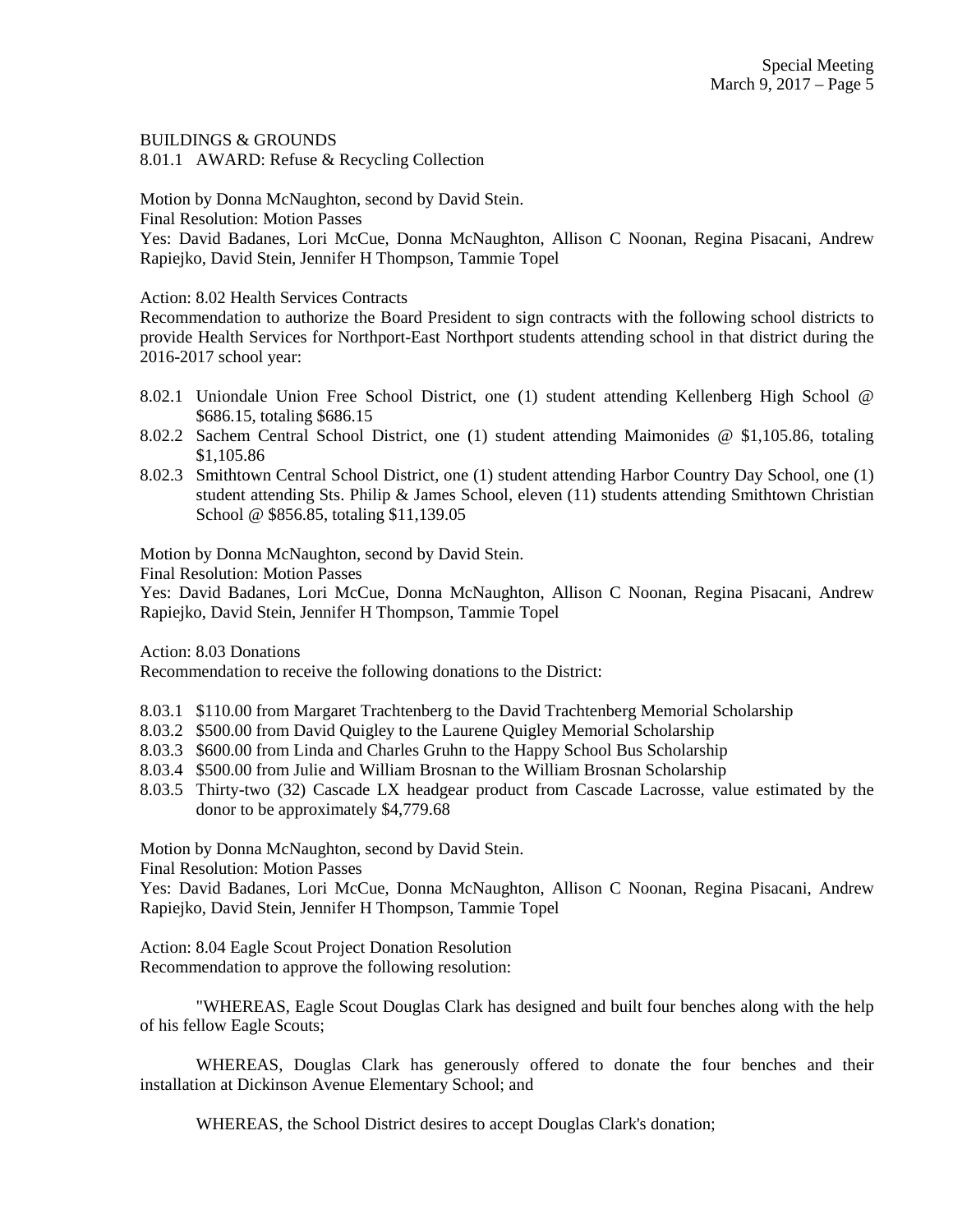NOW, THEREFORE, BE IT RESOLVED that the School District, without consideration, accepts the gift of four benches and their installation from Eagle Scout Douglas Clark"

Motion by Donna McNaughton, second by David Stein. Final Resolution: Motion Passes Yes: David Badanes, Lori McCue, Donna McNaughton, Allison C Noonan, Regina Pisacani, Andrew Rapiejko, David Stein, Jennifer H Thompson, Tammie Topel

Action: 8.05 Urban Studies Field Trip Donation Recommendation to approve the following resolution:

"BE IT RESOLVED, that the Board of Education hereby gratefully accepts a donation of \$345 from Northport-East Northport residents whose names are more fully set forth in the attached document, for the purposes of covering the cost of transportation for the Northport High School Urban Studies Harlem field trip on February 16, 2017 and increase the 2016-2017 budget code A2110.4161.30.2903 by \$345 for this purpose.

BE IT RESOLVED, that the Board of Education hereby approves an increase in the revenue code A2705 of the 2016-2017 budget by \$345 with the understanding that this increase in revenue is the result of donations from Northport-East Northport residents."

Motion by Donna McNaughton, second by David Stein.

Final Resolution: Motion Passes

Yes: David Badanes, Lori McCue, Donna McNaughton, Allison C Noonan, Regina Pisacani, Andrew Rapiejko, David Stein, Jennifer H Thompson, Tammie Topel

Action: 8.06 Harborfields Central School District

Recommendation to approve a Special Education Services Contract between the Board of Education of the Harborfields Central School District and the Board of Education of the Northport-East Northport Union Free School District

Motion by Donna McNaughton, second by David Stein.

Final Resolution: Motion Passes

Yes: David Badanes, Lori McCue, Donna McNaughton, Allison C Noonan, Regina Pisacani, Andrew Rapiejko, David Stein, Jennifer H Thompson, Tammie Topel

Action: 8.07 There & Back, Inc.

Recommendation to approve a Supplementary Education Services Agreement between the Northport-East Northport Union Free School District and There & Back, Inc. for pre-prom alcohol and substance abuse presentations, in an amount not to exceed \$2,250.00 (NHS)

Motion by Donna McNaughton, second by David Stein. Final Resolution: Motion Passes

Yes: David Badanes, Lori McCue, Donna McNaughton, Allison C Noonan, Regina Pisacani, Andrew Rapiejko, David Stein, Jennifer H Thompson, Tammie Topel

Action: 8.08 Gerber Tours Inc.

Recommendation to approve a Rider to Agreement between the Board of Education of the Northport-East Northport Union Free School District and Gerber Tours, Inc. (FAS - Gettysburg/Philadelphia)

Motion by Donna McNaughton, second by David Stein. Final Resolution: Motion Passes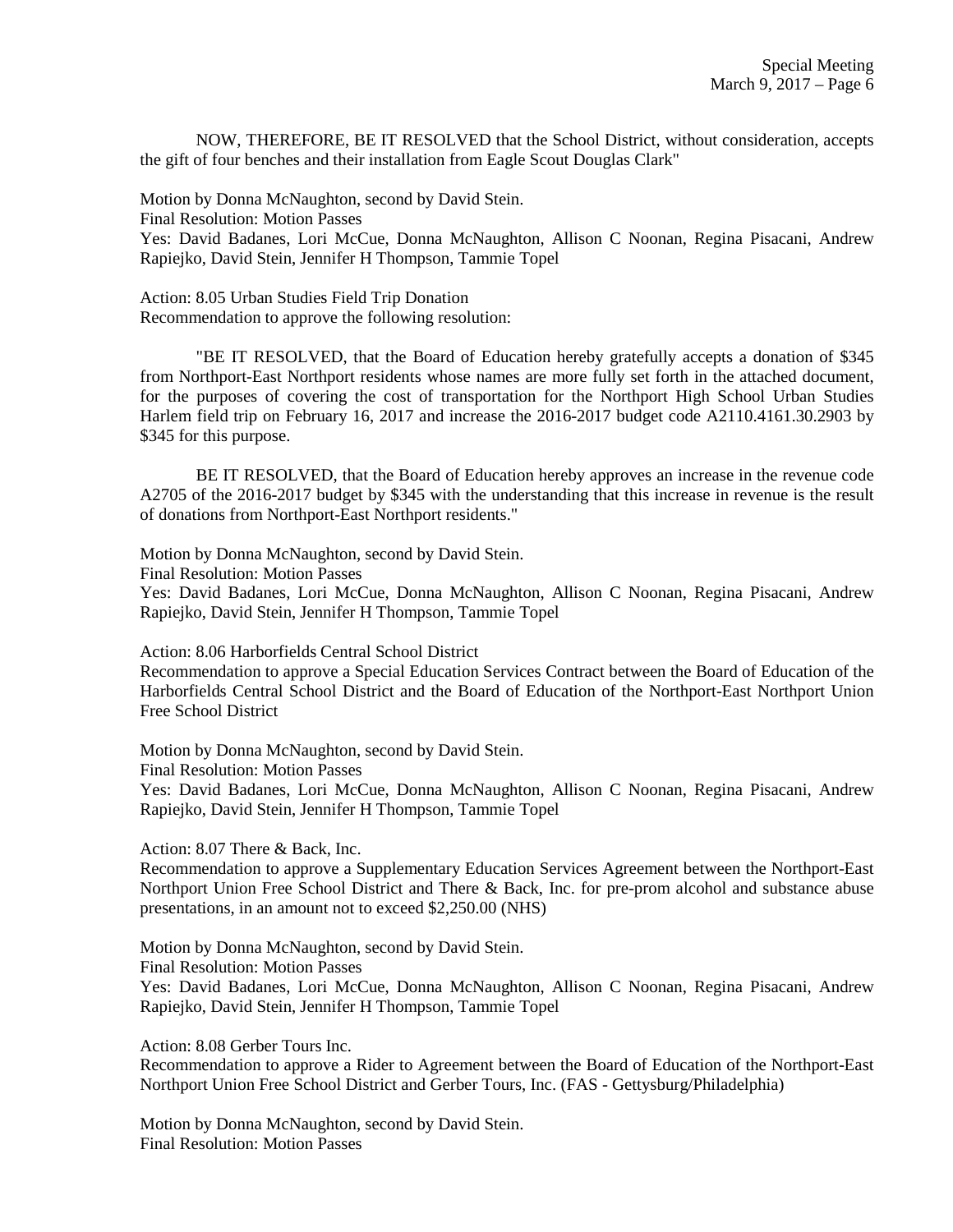Yes: David Badanes, Lori McCue, Donna McNaughton, Allison C Noonan, Regina Pisacani, Andrew Rapiejko, David Stein, Jennifer H Thompson, Tammie Topel

Action: 8.09 Elite Hope

Recommendation to approve a Consultant Agreement between the Board of Education of the Northport-East Northport Union Free School District and Elite Hope for presentations at East Northport Middle School and Northport Middle School

Motion by Donna McNaughton, second by David Stein.

Final Resolution: Motion Passes

Yes: David Badanes, Lori McCue, Donna McNaughton, Allison C Noonan, Regina Pisacani, Andrew Rapiejko, David Stein, Jennifer H Thompson, Tammie Topel

Action: 8.10 North Fork Express

Recommendation to approve a Rider to Agreement between the Board of Education of the Northport-East Northport Union Free School District and North Fork Express, Contract #2065373 (NHS)

Motion by Donna McNaughton, second by David Stein.

Final Resolution: Motion Passes

Yes: David Badanes, Lori McCue, Donna McNaughton, Allison C Noonan, Regina Pisacani, Andrew Rapiejko, David Stein, Jennifer H Thompson, Tammie Topel

Action: 8.11 North Fork Express

Recommendation to approve a Rider to Agreement between the Board of Education of the Northport-East Northport Union Free School District and North Fork Express, Contract #2065374 (NHS)

Motion by Donna McNaughton, second by David Stein.

Final Resolution: Motion Passes

Yes: David Badanes, Lori McCue, Donna McNaughton, Allison C Noonan, Regina Pisacani, Andrew Rapiejko, David Stein, Jennifer H Thompson, Tammie Topel

Action: 8.12 Gerber Tours Inc.

Recommendation to approve a Rider to Agreement between the Board of Education of the Northport-East Northport Union Free School District and Gerber Tours, Inc. (PRS - New York City)

Motion by Donna McNaughton, second by David Stein.

Final Resolution: Motion Passes

Yes: David Badanes, Lori McCue, Donna McNaughton, Allison C Noonan, Regina Pisacani, Andrew Rapiejko, David Stein, Jennifer H Thompson, Tammie Topel

Action: 8.13 Non-Resident Tuition Charges

Recommendation to approve the 2015-2016 actual non-resident tuition charges and the 2016-2017 estimated non-resident tuition charges, identifying the amounts that will be charged to other school districts for any of their students who are enrolled in our District

Motion by Donna McNaughton, second by David Stein.

Final Resolution: Motion Passes

Yes: David Badanes, Lori McCue, Donna McNaughton, Allison C Noonan, Regina Pisacani, Andrew Rapiejko, David Stein, Jennifer H Thompson, Tammie Topel

Action: 8.14 Universal Pre-K Contracts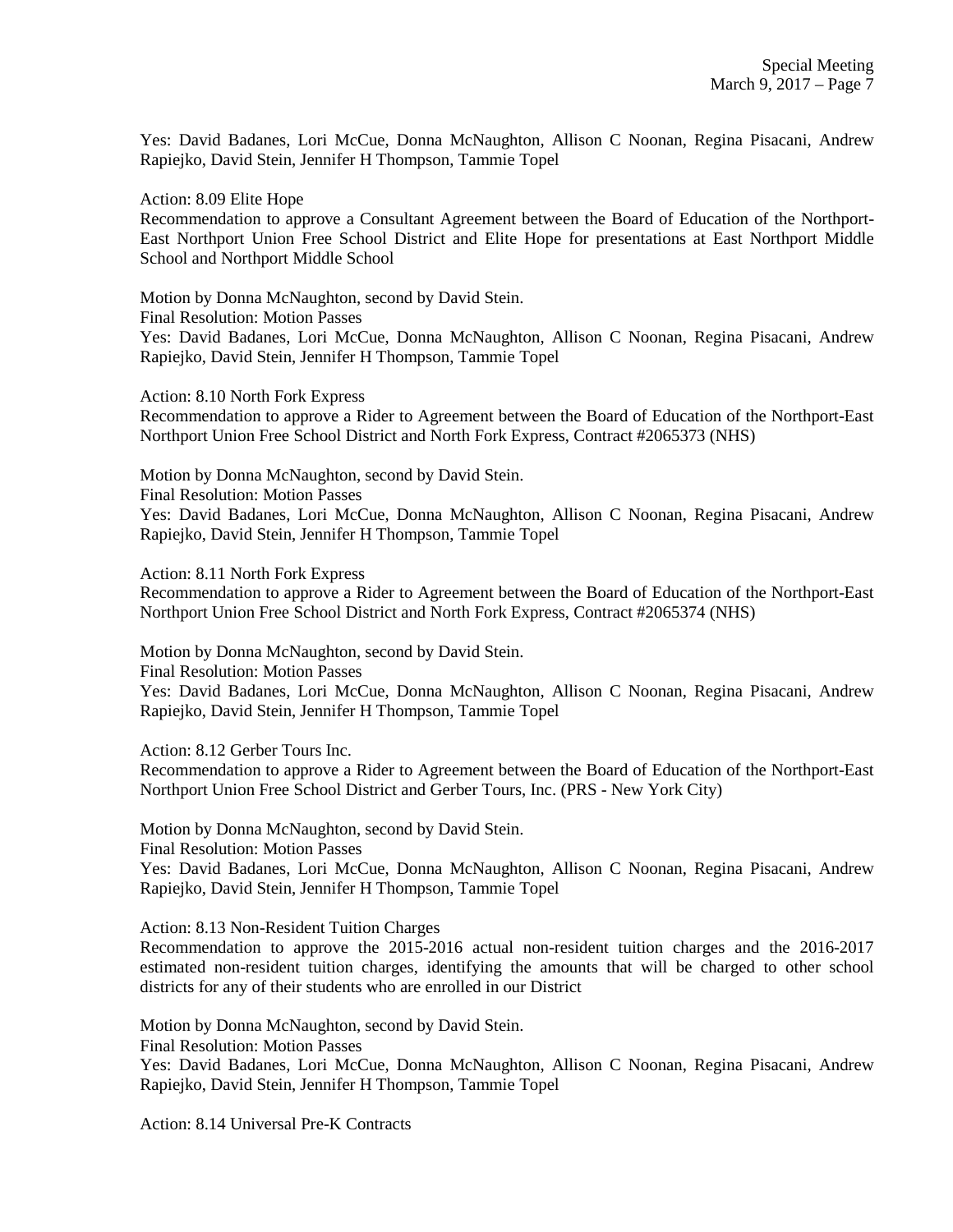Recommendation to approve 2017-2018 Universal Pre-K Program Contracts between the Northport-East Northport Union Free School District and Island Kids Early Childhood Center, Northport Nursery School, Pumpkin Patch Day Nursery, and Kiddie Care Early Learning Center

Motion by Donna McNaughton, second by David Stein. Final Resolution: Motion Passes Yes: David Badanes, Lori McCue, Donna McNaughton, Allison C Noonan, Regina Pisacani, Andrew Rapiejko, David Stein, Jennifer H Thompson, Tammie Topel

Action: 8.15 Claims Auditor's Report for Warrants and Schedule of Claims Recommendation to approve the Claims Auditor's Report for Warrants and Schedule of Claims for payments dated:

January 13, 2017 (Payroll Trust & Agency Warrant), January 13, 2017 (Accounts Payable Warrant), January 27, 2017 (Payroll Trust & Agency Warrant), January 31, 2017 (Accounts Payable Warrant), January 2017 (Claims Audit Report)

Motion by Donna McNaughton, second by David Stein.

Final Resolution: Motion Passes

Yes: David Badanes, Lori McCue, Donna McNaughton, Allison C Noonan, Regina Pisacani, Andrew Rapiejko, David Stein, Jennifer H Thompson, Tammie Topel

Action: 8.16 Claims Auditor's Report - Payroll Audit Recommendation to approve the Claims Auditor's Report - Payroll Audit for Payroll Distribution/Audit dated January 13, 2017 - Dickinson Avenue Elementary School

Motion by Donna McNaughton, second by David Stein.

Final Resolution: Motion Passes

Yes: David Badanes, Lori McCue, Donna McNaughton, Allison C Noonan, Regina Pisacani, Andrew Rapiejko, David Stein, Jennifer H Thompson, Tammie Topel

Action: 8.17 Treasurer's Report and Monthly Summary of Receipts and Disbursements Recommendation to approve the Treasurer's Report and Monthly Summary of Receipts and Disbursements:

8.17.1 Treasurer's Report for the period November 1, 2016 - November 30, 2016

8.17.2 Treasurer's Report for the period December 1, 2016 - December 31, 2016

8.17.3 Monthly Summary of Receipts and Disbursements for November 2016

8.17.4 Monthly Summary of Receipts and Disbursements for December 2016

Motion by Donna McNaughton, second by David Stein.

Final Resolution: Motion Passes

Yes: David Badanes, Lori McCue, Donna McNaughton, Allison C Noonan, Regina Pisacani, Andrew Rapiejko, David Stein, Jennifer H Thompson, Tammie Topel

Action: 8.18 Schedule of Investments Recommendation to approve the following Schedule of Investments:

8.18.1 November 30, 2016 8.18.2 December 31, 2016

Motion by Donna McNaughton, second by David Stein. Final Resolution: Motion Passes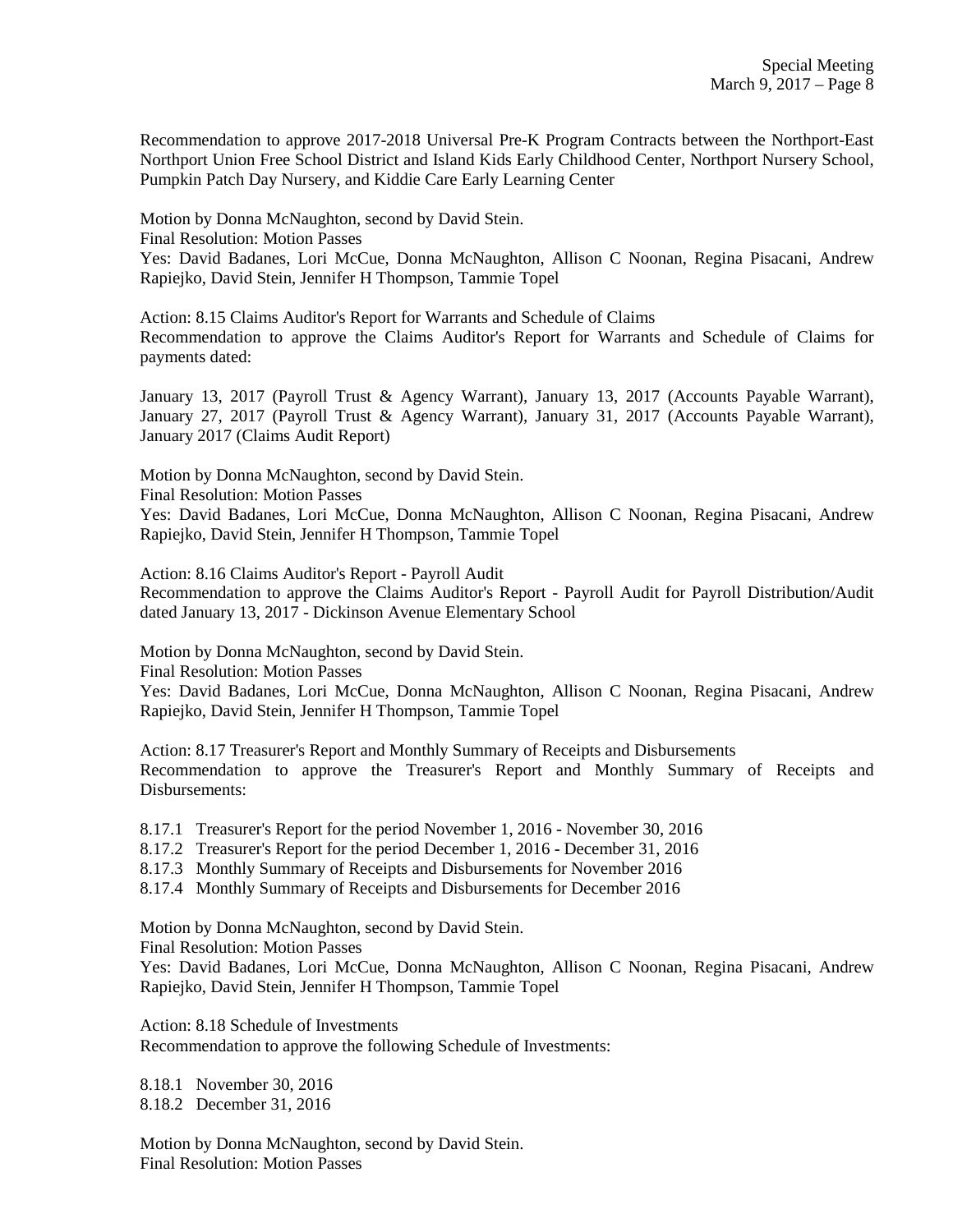Yes: David Badanes, Lori McCue, Donna McNaughton, Allison C Noonan, Regina Pisacani, Andrew Rapiejko, David Stein, Jennifer H Thompson, Tammie Topel

Action: 8.19 Collateral Schedule Recommendation to approve the following Collateral Schedules:

8.19.1 November 30, 2016 8.19.2 December 31, 2016

Motion by Donna McNaughton, second by David Stein. Final Resolution: Motion Passes Yes: David Badanes, Lori McCue, Donna McNaughton, Allison C Noonan, Regina Pisacani, Andrew Rapiejko, David Stein, Jennifer H Thompson, Tammie Topel

Action: 8.20 Bank Reconciliation Recommendation to approve the following Bank Reconciliation Reports:

8.20.1 For the Month Ended November 30, 2016 8.20.2 For the Month Ended December 31, 2016

Motion by Donna McNaughton, second by David Stein. Final Resolution: Motion Passes

Yes: David Badanes, Lori McCue, Donna McNaughton, Allison C Noonan, Regina Pisacani, Andrew Rapiejko, David Stein, Jennifer H Thompson, Tammie Topel

Action: 8.21 Projected Cash Flow Statement

Recommendation to approve the following General Fund Projected Cash Flow Statements:

- 8.21.1 General Fund Projected Cash Flow Statement for the year ending 2016-2017, Actual Data July 1, 2016 - November 30, 2016, Estimated Data December 1, 2016 - June 30, 2017
- 8.21.2 General Fund Projected Cash Flow Statement for the year ending 2016-2017, Actual Data July 1, 2016 - December 31, 2016, Estimated Data January 1, 2016 - June 30, 2017

Motion by Donna McNaughton, second by David Stein.

Final Resolution: Motion Passes

Yes: David Badanes, Lori McCue, Donna McNaughton, Allison C Noonan, Regina Pisacani, Andrew Rapiejko, David Stein, Jennifer H Thompson, Tammie Topel

Action: 8.22 Monthly Revenue and Budget Status Reports - School Lunch Fund Recommendation to approve the following Monthly Revenue and Budget Status Reports - School Lunch:

8.22.1 For the Month Ending November 30, 2016

8.22.2 For the Month Ending December 31, 2016

Motion by Donna McNaughton, second by David Stein.

Final Resolution: Motion Passes

Yes: David Badanes, Lori McCue, Donna McNaughton, Allison C Noonan, Regina Pisacani, Andrew Rapiejko, David Stein, Jennifer H Thompson, Tammie Topel

Action: 8.23 Monthly Revenue and Budget Status Reports - Special Aid Fund Recommendation to approve the following Monthly Revenue and Budget Status Reports - Special Aid Fund: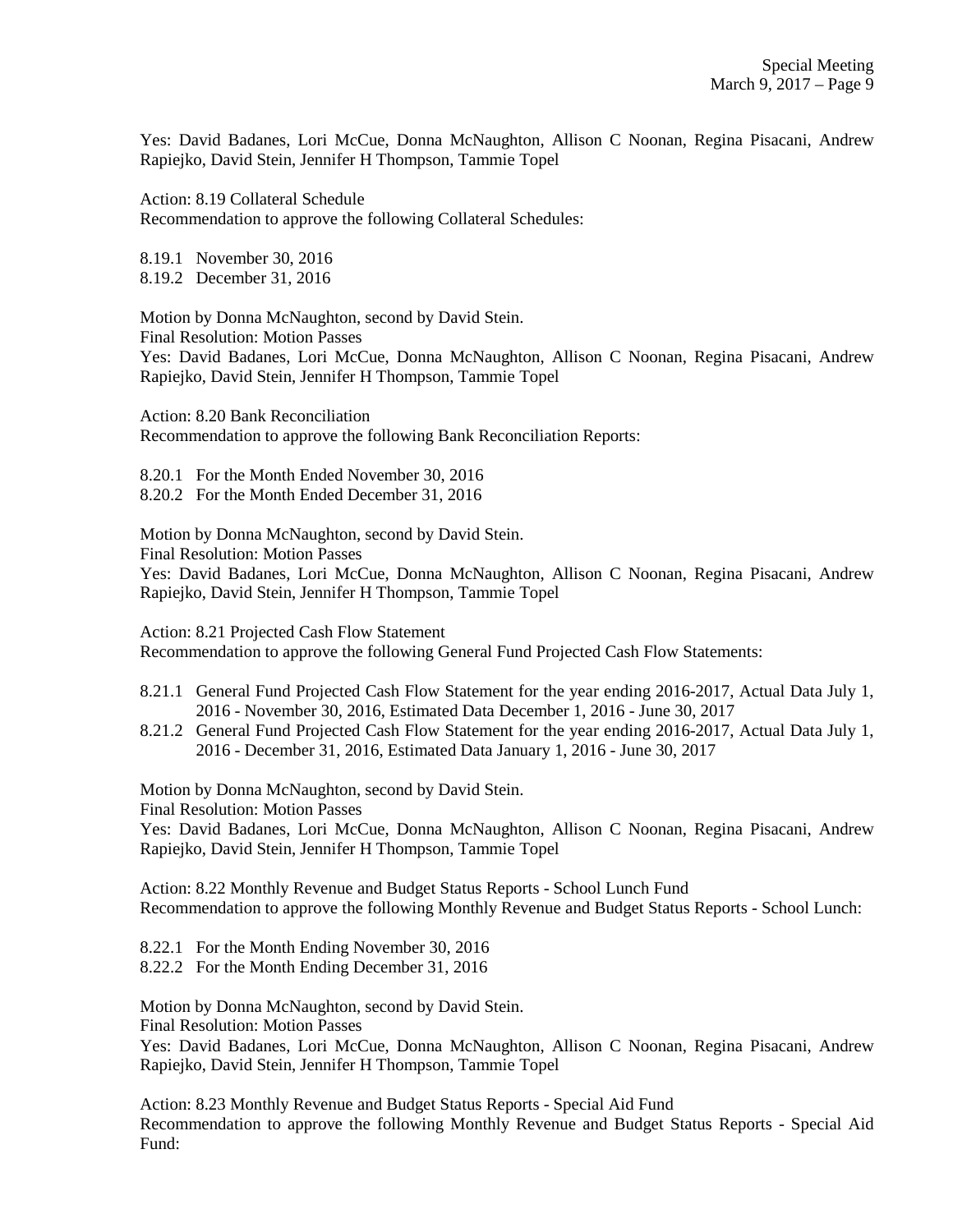8.23.1 For the Month Ending November 30, 2016

8.23.2 For the Month Ending December 31, 2016

Motion by Donna McNaughton, second by David Stein. Final Resolution: Motion Passes Yes: David Badanes, Lori McCue, Donna McNaughton, Allison C Noonan, Regina Pisacani, Andrew Rapiejko, David Stein, Jennifer H Thompson, Tammie Topel

Action: 8.24 Monthly Revenue and Budget Status Reports - General Fund Recommendation to approve the following Monthly Revenue and Budget Status Reports - General Fund

8.24.1 For the Month Ending November 30, 2016 8.24.2 For the Month Ending December 31, 2016

Motion by Donna McNaughton, second by David Stein.

Final Resolution: Motion Passes

Yes: David Badanes, Lori McCue, Donna McNaughton, Allison C Noonan, Regina Pisacani, Andrew Rapiejko, David Stein, Jennifer H Thompson, Tammie Topel

Action: 8.25 Monthly Revenue and Budget Status Reports - Capital Fund Recommendation to approve the following Monthly Revenue and Budget Status Reports - Capital Fund:

8.25.1 For the Month Ending November 30, 2016 8.25.2 For the Month Ending December 31, 2016

Motion by Donna McNaughton, second by David Stein.

Final Resolution: Motion Passes

Yes: David Badanes, Lori McCue, Donna McNaughton, Allison C Noonan, Regina Pisacani, Andrew Rapiejko, David Stein, Jennifer H Thompson, Tammie Topel

Action: 8.26 School Lunch Profit and Loss Recommendation to approve the following School Lunch Profit and Loss Statements:

8.26.1 For the Month Ending November 30, 2016 8.26.2 For the Month Ending December 31, 2016

Motion by Donna McNaughton, second by David Stein. Final Resolution: Motion Passes

Yes: David Badanes, Lori McCue, Donna McNaughton, Allison C Noonan, Regina Pisacani, Andrew Rapiejko, David Stein, Jennifer H Thompson, Tammie Topel

Action: 8.27 Transfer of Funds Recommendation to approve Transfer of General Fund Appropriations in the 2016-2017 fiscal year

Motion by Donna McNaughton, second by David Stein. Final Resolution: Motion Passes Yes: David Badanes, Lori McCue, Donna McNaughton, Allison C Noonan, Regina Pisacani, Andrew Rapiejko, David Stein, Jennifer H Thompson, Tammie Topel

Action: 8.28 Bond Resolution Recommendation to approve the following resolution: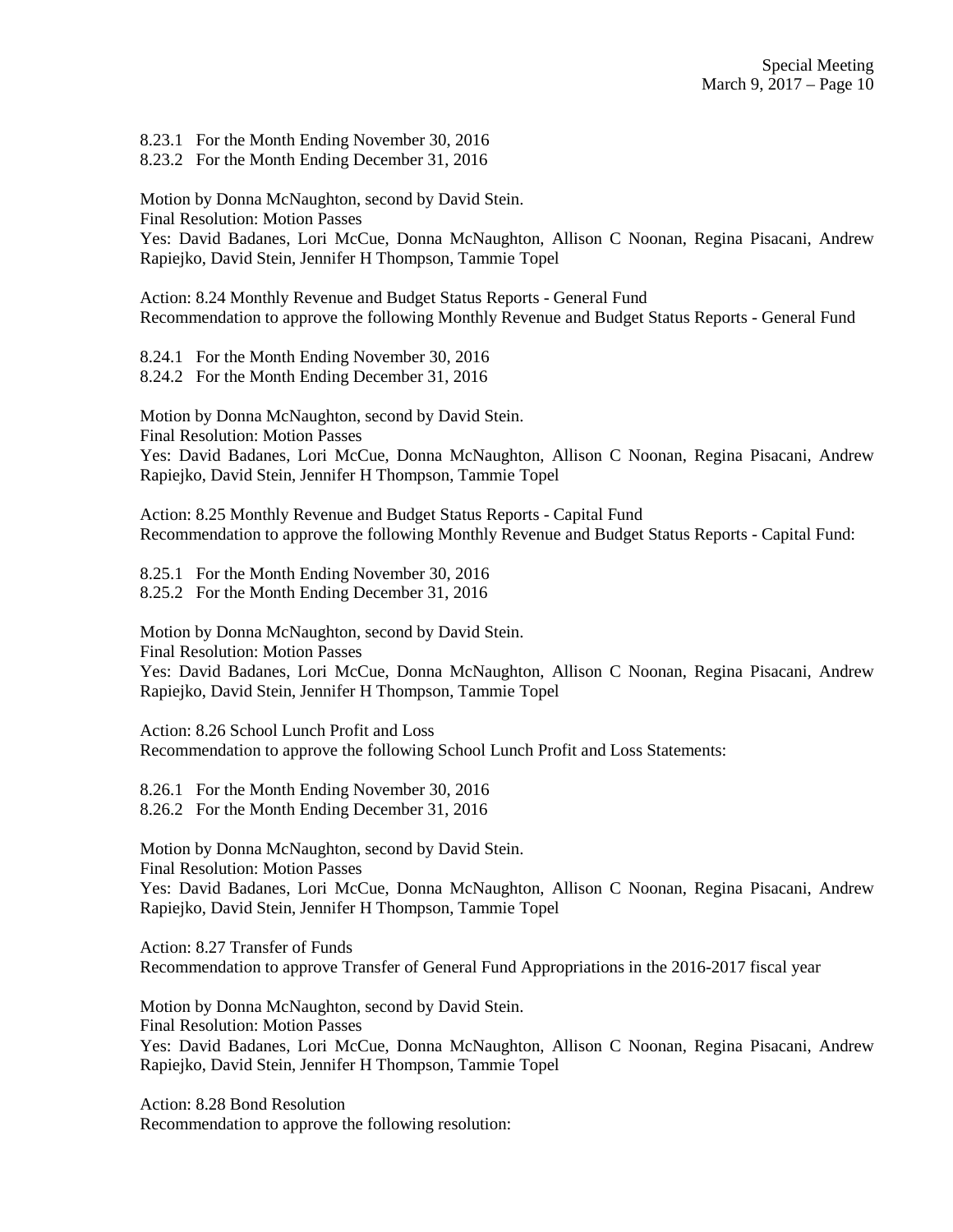BOND RESOLUTION OF THE NORTHPORT-EAST NORTHPORT UNION FREE SCHOOL DISTRICT, NEW YORK, ADOPTED MARCH 9, 2017, AUTHORIZING THE CONSTRUCTION OF IMPROVEMENTS TO DISTRICT BUILDINGS AND SITES, STATING THE ESTIMATED TOTAL COST THEREOF IS \$39,884,201, APPROPRIATING SAID AMOUNT THEREFOR, AND AUTHORIZING THE ISSUANCE OF \$39,884,201 SERIAL BONDS OF SAID DISTRICT TO FINANCE SAID APPROPRIATION.

#### Recital

"WHEREAS, at the Special District Meeting duly called and held on February 28, 2017, in the Northport-East Northport Union Free School District, in the County of Suffolk, New York, a majority of the qualified voters present and voting approved the Bond Proposition authorizing the Board of Education to construct improvements to District buildings and sites, at the estimated total cost of \$39,884,201, and to levy and collect a tax to be collected in annual installments to pay the principal of and interest on the serial bonds authorized to be issued;

Now, therefore,

THE BOARD OF EDUCATION OF THE NORTHPORT-EAST NORTHPORT UNION FREE SCHOOL DISTRICT, IN THE COUNTY OF SUFFOLK, NEW YORK, HEREBY RESOLVES (by the favorable vote of not less than two-thirds of all the members of said Board of Education) AS FOLLOWS:

Section 1. The Northport-East Northport Union Free School District, in the County of Suffolk, New York (herein called "District"), is hereby authorized to construct improvements to District buildings and sites, substantially as described in a plan developed by the District with the assistance of JAG Architects, to include interior reconstruction and space reconfiguration; improvements to the heating, ventilation, air conditioning, stage lighting and electrical systems; window, floor, ceiling and sink replacements; safety and security enhancements; athletic and recreation improvements, including field renovations and redesign, and tennis court and track replacements; and parking, driveway, curb and sidewalk improvements; all of the foregoing to include all original equipment, furnishings, machinery, apparatus and ancillary or related site, demolition and other work required in connection therewith. The estimated total cost thereof, including preliminary costs and costs incidental thereto and to the financing thereof, is \$39,884,201 and said amount is hereby appropriated therefor. The plan of financing includes the issuance of \$39,884,201 serial bonds of the District to finance said appropriation, and the levy and collection of taxes on all the taxable real property in the District to pay the principal of said bonds and the interest thereon as the same shall become due and payable.

Section 2. Serial bonds of the District in the principal amount of \$39,884,201 are hereby authorized to be issued pursuant to the provisions of the Local Finance Law, constituting Chapter 33-a of the Consolidated Laws of the State of New York (herein called "Law"), to finance said appropriation.

Section 3. The following additional matters are hereby determined and declared:

(a) The period of probable usefulness of the class of objects or purposes for which said serial bonds are authorized to be issued, within the limitations of Section 11.00 a. 97 of the Law, is thirty (30) years.

(b) The proceeds of the bonds herein authorized, and any bond anticipation notes issued in anticipation of said bonds, may be applied to reimburse the District for expenditures made after the effective date of this resolution for the purpose or purposes for which said bonds are authorized. The foregoing statement of intent with respect to reimbursement is made in conformity with Treasury Regulation Section 1.150-2 of the United States Treasury Department.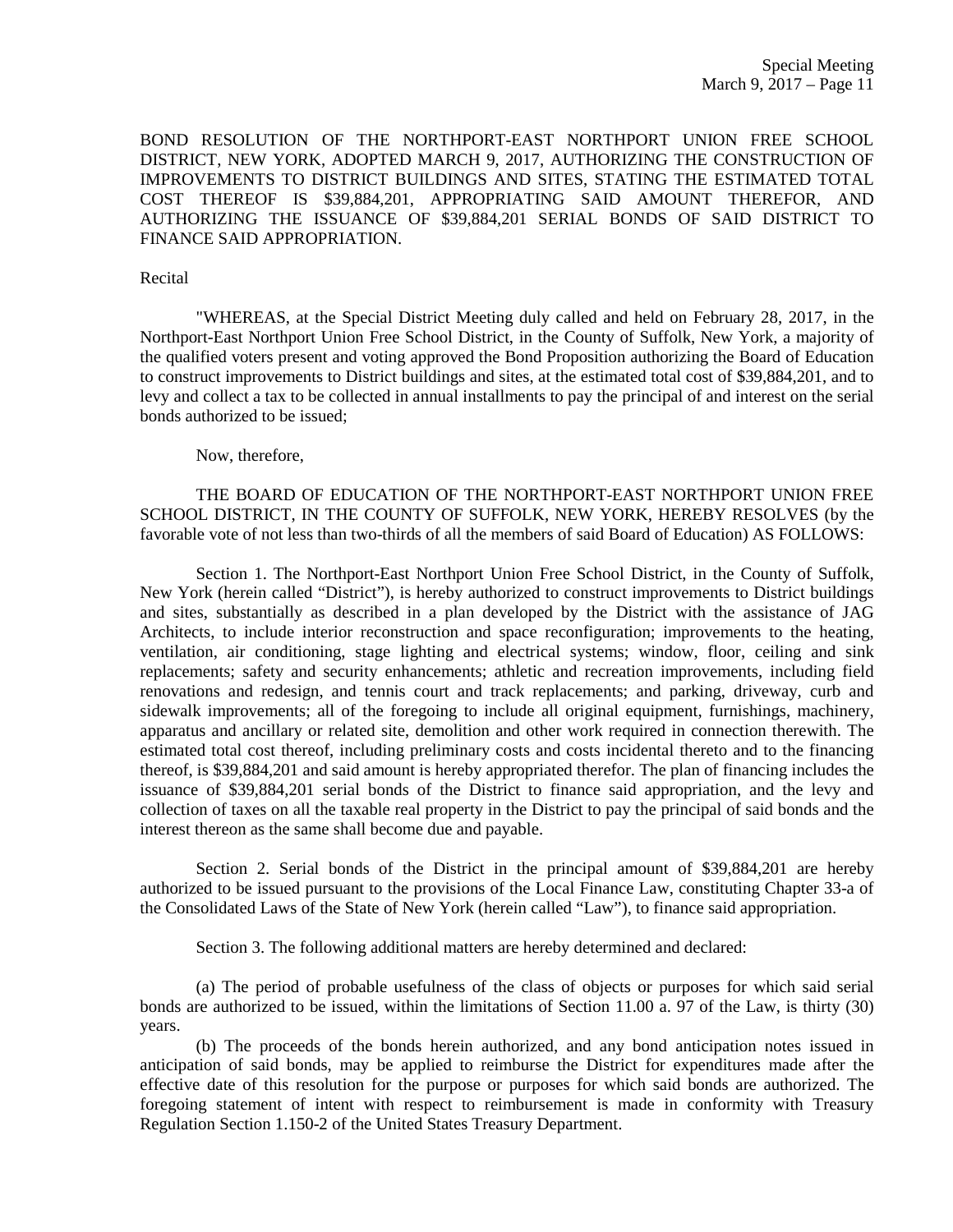Section 4. Each of the bonds authorized by this resolution, and any bond anticipation notes issued in anticipation of the sale of said bonds, shall contain the recital of validity as prescribed by Section 52.00 of the Law and said bonds, and any notes issued in anticipation of said bonds, shall be general obligations of the District, payable as to both principal and interest by general tax upon all the taxable real property within the District without limitation of rate or amount. The faith and credit of the District are hereby irrevocably pledged to the punctual payment of the principal of and interest on said bonds, and any notes issued in anticipation of the sale of said bonds, and provision shall be made annually in the budget of the District by appropriation for (a) the amortization and redemption of the bonds and any notes in anticipation thereof to mature in such year and (b) the payment of interest to be due and payable in such year.

Section 5. Subject to the provisions of this resolution and of the Law and pursuant to the provisions of Section 21.00 relative to the authorization of the issuance of bonds with substantially level or declining annual debt service, Section 30.00 relative to the authorization of the issuance of bond anticipation notes and Section 50.00 and Sections 56.00 to 60.00 of the Law, the powers and duties of the Board of Education relative to authorizing bond anticipation notes and prescribing the terms, form and contents and as to the sale and issuance of the bonds herein authorized, and of any bond anticipation notes issued in anticipation of said bonds, and the renewals of said bond anticipation notes, are hereby delegated to the President of the Board of Education, the chief fiscal officer of the District.

Section 6. The validity of the bonds authorized by this resolution, and of any notes issued in anticipation of the sale of said bonds, may be contested only if:

(a) such obligations are authorized for an object or purpose for which the District is not authorized to expend money, or

(b) the provisions of law which should be complied with at the date of the publication of such resolution, or a summary thereof, are not substantially complied with,

and an action, suit or proceeding contesting such validity is commenced within twenty days after the date of such publication, or

(c) such obligations are authorized in violation of the provisions of the constitution.

Section 7. This bond resolution shall take effect immediately, and the District Clerk is hereby authorized and directed to publish the foregoing resolution, in summary, together with a Notice attached in substantially the form prescribed by §81.00 of the Law in either "The Northport Observer" and "The Times of Northport," two newspapers each having a general circulation in the District and hereby designated the official newspaper of said District for such publication."

Motion by Donna McNaughton, second by David Stein.

Final Resolution: Motion Passes

Yes: David Badanes, Lori McCue, Donna McNaughton, Allison C Noonan, Regina Pisacani, Andrew Rapiejko, David Stein, Jennifer H Thompson, Tammie Topel

Action: 8.29 Transfer of Funds

Recommendation to approve Transfer of General Fund Appropriations in the 2016-2017 fiscal year

Motion by Donna McNaughton, second by David Stein. Final Resolution: Motion Passes

Yes: David Badanes, Lori McCue, Donna McNaughton, Allison C Noonan, Regina Pisacani, Andrew Rapiejko, David Stein, Jennifer H Thompson, Tammie Topel

## **9. SUPERINTENDENT'S REPORT - FOR INFORMATION ONLY**

Information: 9.01 Schedule H - Use of Facilities